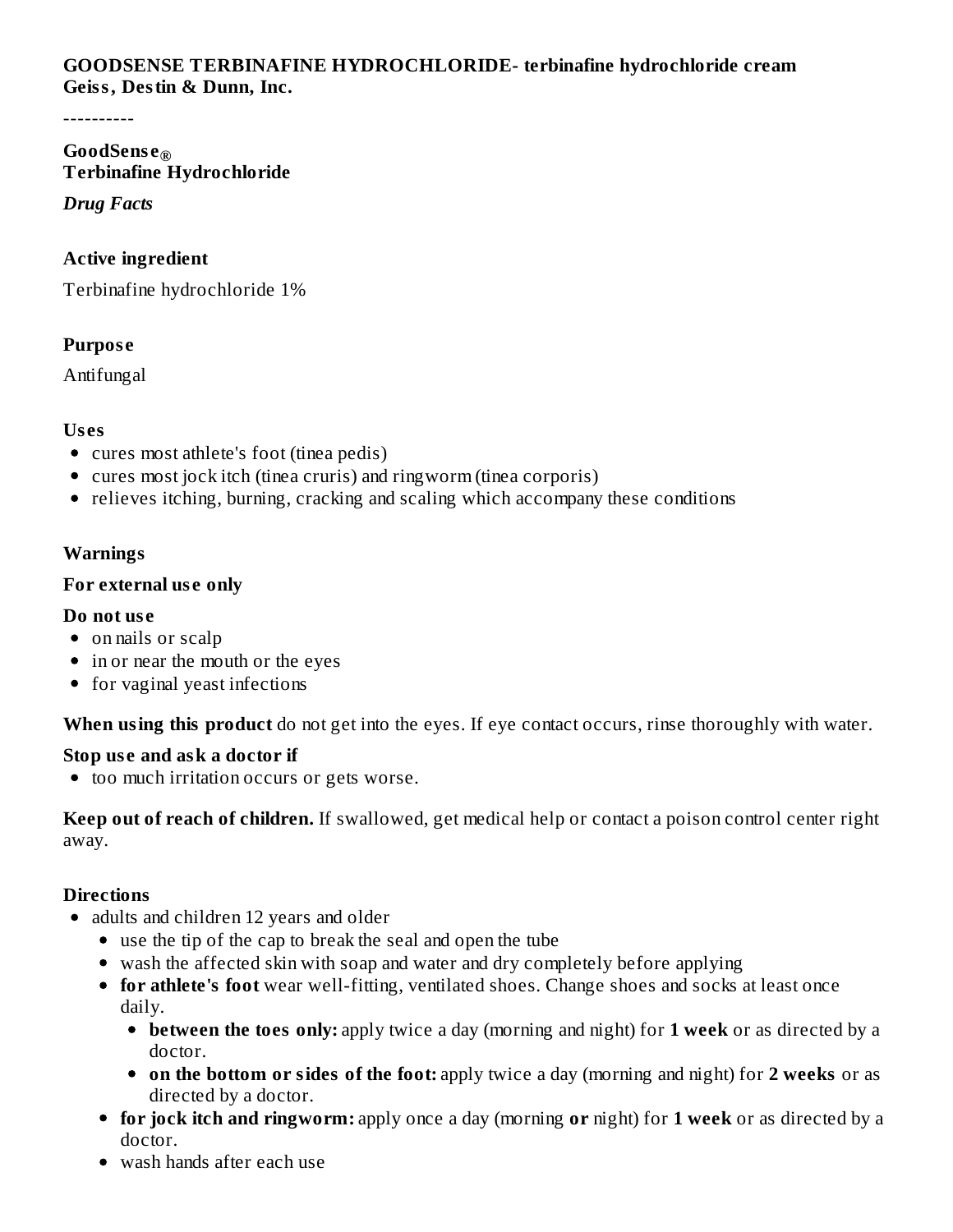children under 12 years: ask a doctor



### **Other information**

- do not use if seal on tube is broken or is not visible
- store at controlled room temperature 20°-25°C (68°-77°F)
- see carton or tube crimp for lot number and expiration date

### **Inactive ingredients**

benzyl alcohol, cetyl alcohol, cetyl palmitate, isopropyl myristate, polysorbate 60, purified water, sodium hydroxide, sorbitan monostearate, stearyl alcohol.

## **Questions?**

### Call **1-866-923-4914**

Distributed By Geiss, Destin and Dunn, Inc. Peachtree City, GA 30269

## **PRINCIPAL DISPLAY PANEL - 15 g Tube Carton**

# *GOODSENSE* ®

#### **NDC 50804-080-01**

*Full Prescription Strength*

*Terbinafine Hydrochloride Cream 1%*

#### *Antifungal Cream*

*Compare to active ingredient in*  $L$ *amisil*  $AT^{\circledR}*$ 

**100** %**SATISFACTION GUARANTEED**

**NET WT 0.5 oz (15 g)**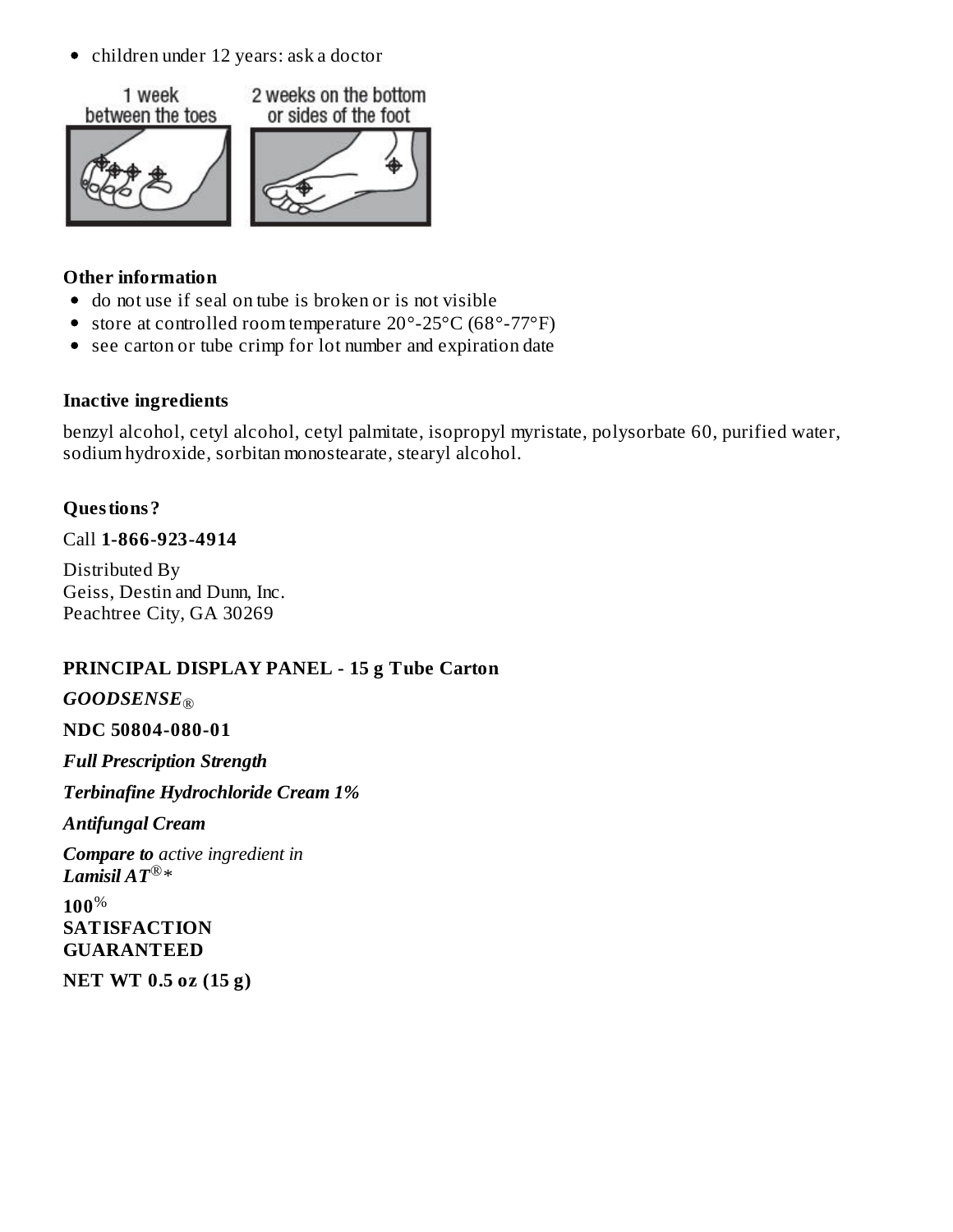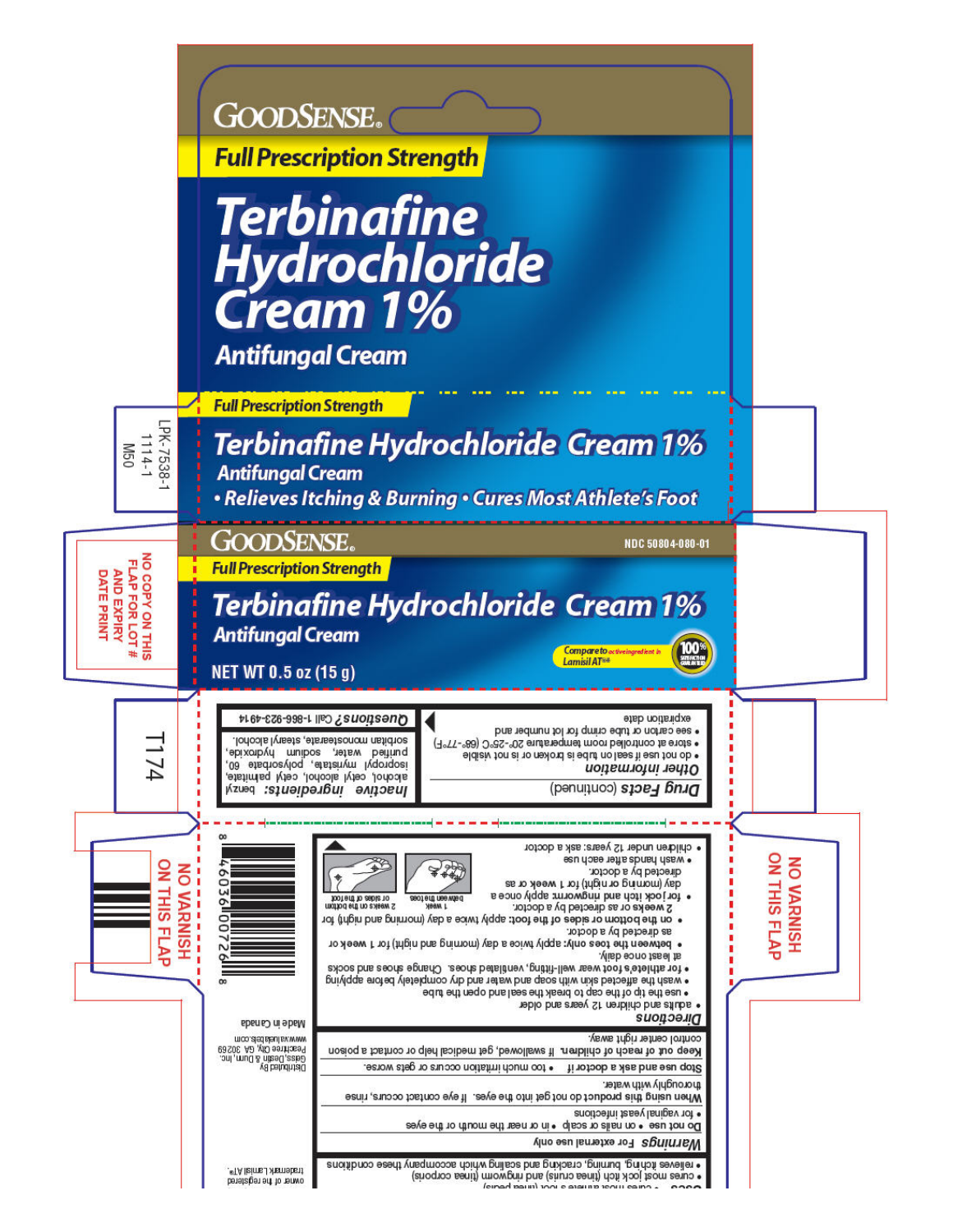| та ратроватива<br>fon at foutbong art T * | 18ľ<br><b>B</b> asod <sub>J</sub> n <sub>d</sub> | .%1 ebinolnoonbynl enitisnid el<br>Active ingredient |
|-------------------------------------------|--------------------------------------------------|------------------------------------------------------|
|                                           | <b>LUDSIS</b>                                    | <b>SIDE-I BRUC</b>                                   |
|                                           |                                                  |                                                      |

| <b>GOODSENSE TERBINAFINE HYDROCHLORIDE</b><br>terbinafine hydrochloride cream |                                                   |                     |                    |                             |               |                           |  |  |
|-------------------------------------------------------------------------------|---------------------------------------------------|---------------------|--------------------|-----------------------------|---------------|---------------------------|--|--|
|                                                                               |                                                   |                     |                    |                             |               |                           |  |  |
| <b>Product Information</b>                                                    |                                                   |                     |                    |                             |               |                           |  |  |
| Product Type                                                                  | HUMAN OTC DRUG                                    |                     | Item Code (Source) |                             | NDC:50804-080 |                           |  |  |
| <b>Route of Administration</b>                                                | <b>TOPICAL</b>                                    |                     |                    |                             |               |                           |  |  |
|                                                                               |                                                   |                     |                    |                             |               |                           |  |  |
| <b>Active Ingredient/Active Moiety</b>                                        |                                                   |                     |                    |                             |               |                           |  |  |
|                                                                               | <b>Ingredient Name</b>                            |                     |                    | <b>Basis of Strength</b>    |               | Strength                  |  |  |
| Terbinafine Hydrochloride (UNII: 012C11ZU6G) (Terbinafine - UNII:G7RIW8S0XP)  |                                                   |                     |                    | Terbinafine Hydrochloride   |               | 1g in 100 g               |  |  |
|                                                                               |                                                   |                     |                    |                             |               |                           |  |  |
| <b>Inactive Ingredients</b>                                                   |                                                   |                     |                    |                             |               |                           |  |  |
|                                                                               | <b>Ingredient Name</b>                            |                     |                    |                             |               | Strength                  |  |  |
| benzyl alcohol (UNII: LKG8494WBH)                                             |                                                   |                     |                    |                             |               |                           |  |  |
| cetyl alcohol (UNII: 936JST6JCN)                                              |                                                   |                     |                    |                             |               |                           |  |  |
| cetyl palmitate (UNII: 5ZA2S6B08X)                                            |                                                   |                     |                    |                             |               |                           |  |  |
| isopropyl myristate (UNII: 0RE8K4LNJS)                                        |                                                   |                     |                    |                             |               |                           |  |  |
| polysorbate 60 (UNII: CAL22UVI4M)                                             |                                                   |                     |                    |                             |               |                           |  |  |
| water (UNII: 059QF0KO0R)                                                      |                                                   |                     |                    |                             |               |                           |  |  |
| sodium hydroxide (UNII: 55X04QC32I)                                           |                                                   |                     |                    |                             |               |                           |  |  |
| sorbitan monostearate (UNII: NVZ4I0H58X)                                      |                                                   |                     |                    |                             |               |                           |  |  |
| stearyl alcohol (UNII: 2KR89I4H1Y)                                            |                                                   |                     |                    |                             |               |                           |  |  |
|                                                                               |                                                   |                     |                    |                             |               |                           |  |  |
| <b>Product Characteristics</b>                                                |                                                   |                     |                    |                             |               |                           |  |  |
| Color                                                                         | <b>WHITE</b>                                      | <b>Score</b>        |                    |                             |               |                           |  |  |
| <b>Shape</b>                                                                  |                                                   | <b>Size</b>         |                    |                             |               |                           |  |  |
| Flavor                                                                        |                                                   | <b>Imprint Code</b> |                    |                             |               |                           |  |  |
| <b>Contains</b>                                                               |                                                   |                     |                    |                             |               |                           |  |  |
|                                                                               |                                                   |                     |                    |                             |               |                           |  |  |
| <b>Packaging</b>                                                              |                                                   |                     |                    |                             |               |                           |  |  |
| <b>Item Code</b><br>$^{\#}$                                                   | <b>Package Description</b>                        |                     |                    | <b>Marketing Start Date</b> |               | <b>Marketing End Date</b> |  |  |
| 1 NDC:50804-080-01<br>1 in 1 CARTON                                           |                                                   |                     |                    |                             |               |                           |  |  |
| $\mathbf{1}$                                                                  | 15 g in 1 TUBE; Type 0: Not a Combination Product |                     |                    |                             |               |                           |  |  |
|                                                                               |                                                   |                     |                    |                             |               |                           |  |  |